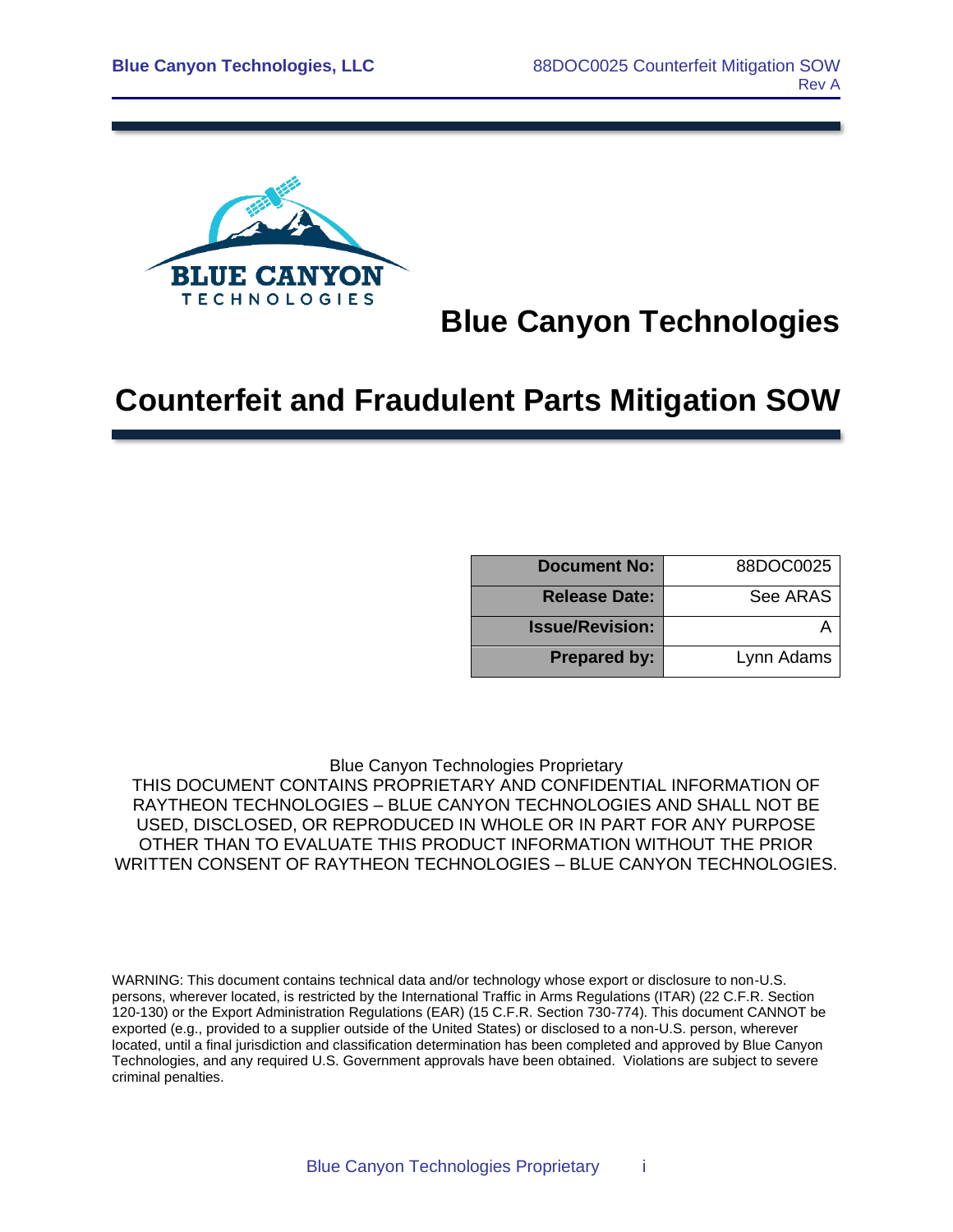#### **Change Record**

| <b>Issue</b>   | <b>Date</b>     | Section(s) | <b>Description of Change</b> |
|----------------|-----------------|------------|------------------------------|
| A <sub>1</sub> | <b>SEE ARAS</b> | All        | <b>Initial Release</b>       |
|                |                 |            |                              |
|                |                 |            |                              |
|                |                 |            |                              |
|                |                 |            |                              |
|                |                 |            |                              |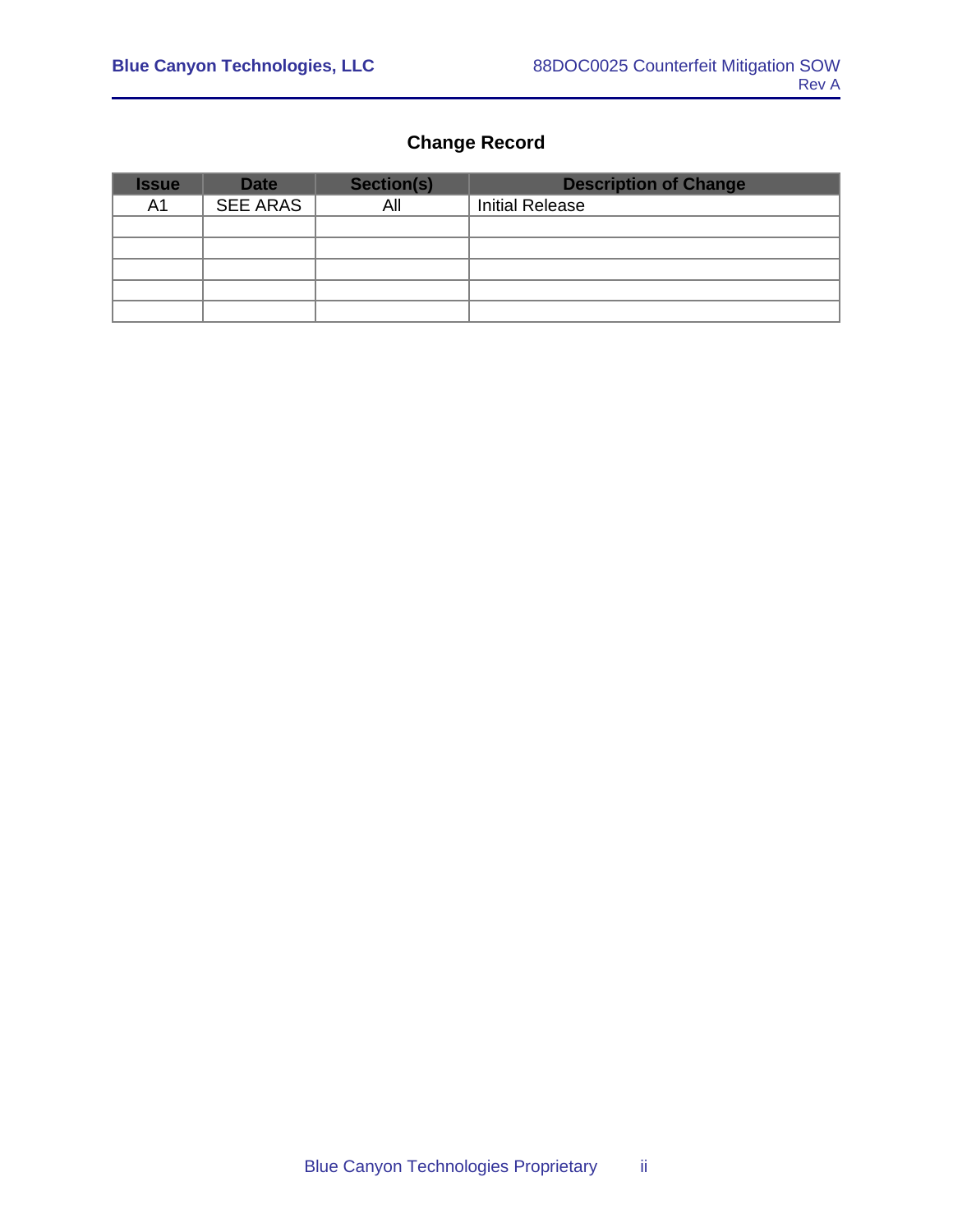#### **Table of contents**

| $2^{\circ}$    |  |
|----------------|--|
| 3 <sup>1</sup> |  |
|                |  |
|                |  |
| $5^{\circ}$    |  |
| 6              |  |
|                |  |
|                |  |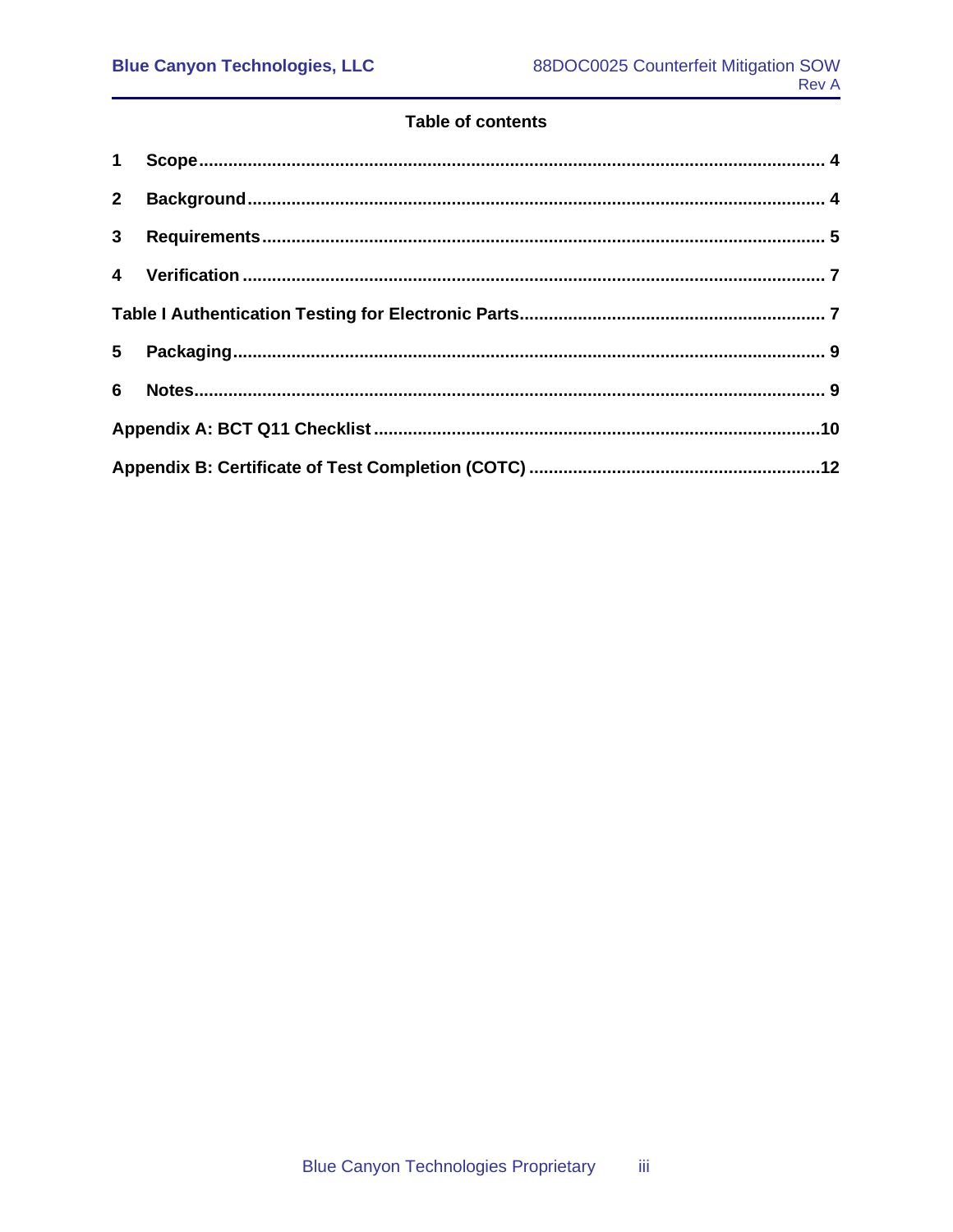### <span id="page-3-0"></span>**1 Scope**

This document describes the process to be performed when procurement is from a supplier who is not an Authorized Distributor of the Original Equipment Manufacturer. It defines processes for preventing the introduction of suspect or counterfeit material into Blue Canyon Technologies (BCT) products.

The supplier **shall** provide all resources (labor, materials, facilities, etc.) needed to provide the deliverables defined in Table 1.

| <b>Deliverable</b><br>Item No. | <b>Description</b>                                | Quantity | <b>Technical Specifications</b> |
|--------------------------------|---------------------------------------------------|----------|---------------------------------|
|                                | The OEM part number provided on the<br>PO         | See PO   |                                 |
|                                | Inspection Data Report and Checklist              |          | See 3.16                        |
| 3                              | Approved Certificate of Test Completion<br>(COTC) |          | See 3.17                        |

#### **Table 1: Supplier Provided Items**

### <span id="page-3-1"></span>**2 Background**

Reserved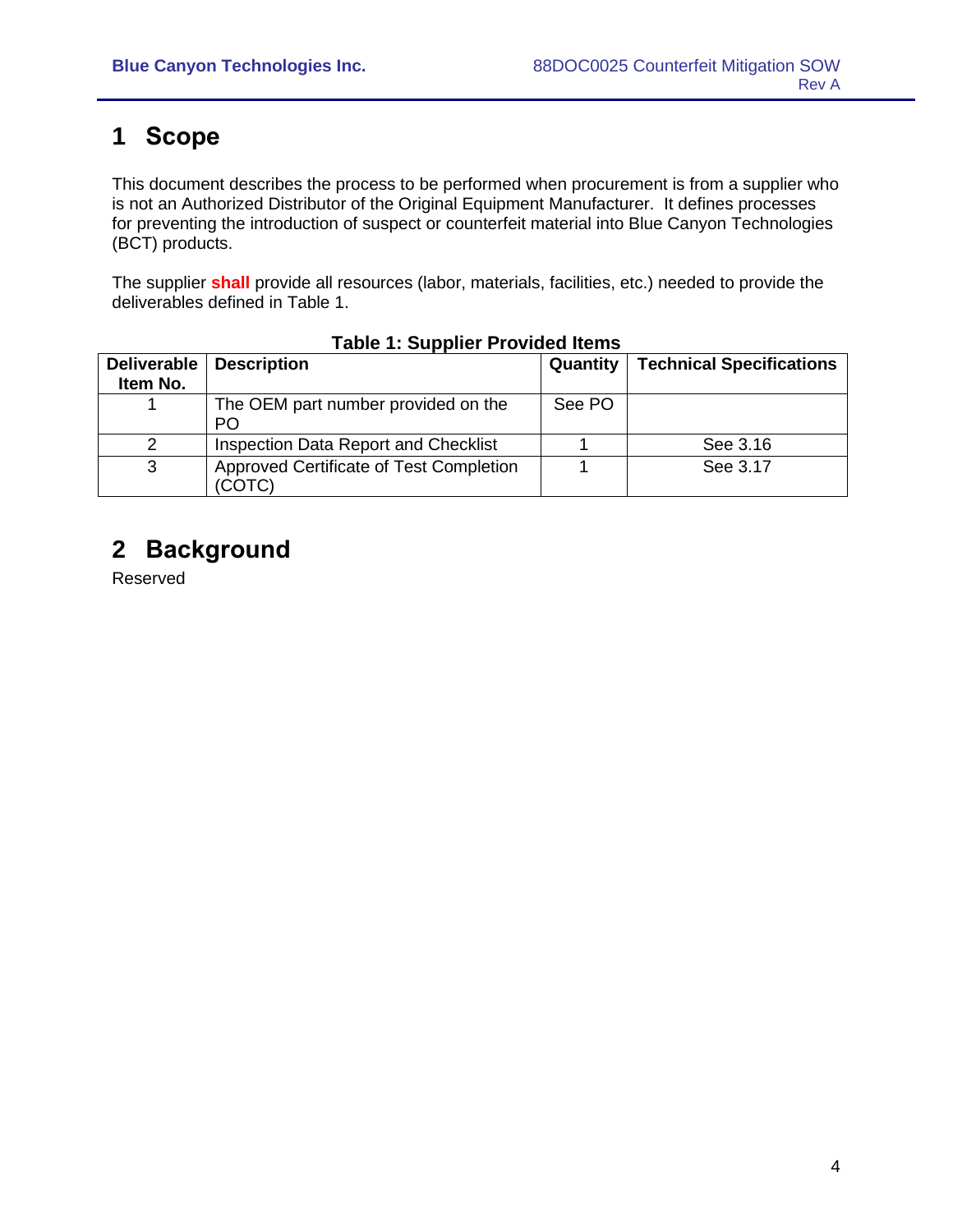### <span id="page-4-0"></span>**3 Requirements**

- 3.1 Seller shall ensure material supplied on this purchase order is the Original Component/Equipment Manufacturer (OCM/OEM) referenced on the purchase order, BCT Drawing, or as indicated by the manufacturer's unique part number.
- 3.2 Seller shall mark the material in accordance with the applicable procurement document, whether it is a Military Specification Standard Microcircuit Drawing (SMD), BCT control drawing or Manufacturer's Data Sheet.
- 3.2.1 Any unauthorized marking or remaking of components is prohibited.
- 3.3 Seller shall monitor and act on GIDEP alerts and report any evidence of counterfeit or suspect counterfeit parts encountered during inspection or test to BCT, ERAI, and the Government Industry Data Exchange Program (GIDEP).
- 3.4 Seller shall use the inspection and test requirements contained in Table I for electronic parts to verify the material conforms to this document, unless otherwise specified in the purchase order.
- 3.5 Seller shall utilize a test and inspection laboratory capable of performing the required inspection and tests and shall be responsible for overseeing the accuracy of laboratory results.
- 3.5.1 BCT may elect to perform some or all the testing using a BCT test laboratory.
- 3.6 Seller shall contact the BCT Buyer to confirm the BCT preferred method of laboratory testing (Internal or External).
- 3.7 Seller shall ensure the inspections and tests meet the requirements listed in this document.
- 3.8 Seller shall provide separate inspection data reports for each component date code/lot code (homogeneous batch).
- 3.8.1 A homogeneous batch is parts with the same date code and lot code. If either the date code or lot code is different, this constitutes a new homogenous batch.

Each homogeneous batch shall be identified and segregated to ensure lot integrity during inspections and tests.

- 3.9 Seller's inspection data report shall include:
	- Original manufacturer's name
	- BCT purchase order number
	- BCT part number as specified on the purchase order:
		- $\circ$  If no BCT part number is specified on the purchase order, the Seller's part number shall be used.
		- $\circ$  If no Seller's part number is specified on the purchase order, the material description shall be used.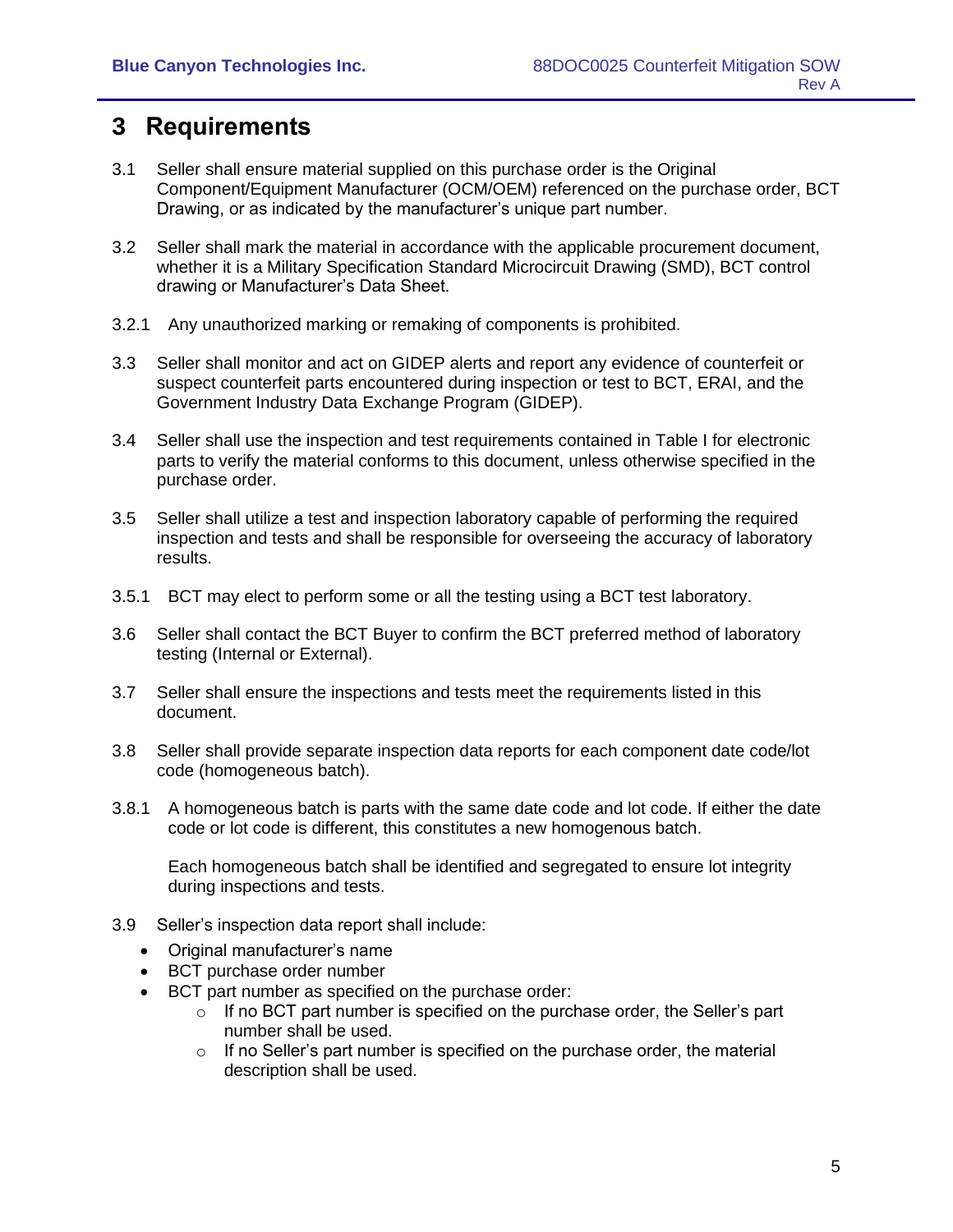- BCT drawing revision (including change notices, if not part of revision level) when specified on the purchase order:
	- $\circ$  If no BCT drawing revision is specified on the purchase order, then no drawing revision is required.
- Component date code & lot code
- Test/inspection results, conditions, and parameters
- Quantity of parts tested
- Serial numbers (where applicable)
- Date of test/inspection
- Inspector identification
- Seller's authorized agent's name, position, and date (Electronic signature is acceptable).
- 3.10 If multiple date codes/lot codes are shipped in the same container, the Seller shall place each date code/lot code in separate packages marked with the date code / lot code.
- 3.11 Seller shall retain test samples as part of the quality record associated with this purchase order and the record retention requirements conveyed on this purchase order.
- 3.12 Seller shall have Destructive Physical Analysis (DPA) test samples made available to BCT upon request.
- 3.13 Seller shall provide the name and location of the 1st tier supplier providing the material to the Seller.
- 3.14 Seller shall address all correspondence to the BCT Buyer.
- 3.15 Seller or laboratory shall not deem any tests "n/a" without prior written BCT concurrence unless otherwise specified in Table I below.
- 3.16 The Seller shall submit a test and inspection data report to BCT for review, and approval prior to shipping the part(s). The data requirements are contained in the checklist in Appendix A. The Seller or the Seller's test laboratory shall complete the checklist which will serve as a summary cover sheet supported by all detailed test and inspection results including pass/fail, images, and photographs. No shipments of material can be made without report review and written confirmation of approval by BCT's Buyer via a Certificate of Test Completion (COTC) in Appendix B.
- 3.17 The Seller shall submit an approved COTC with each shipment of material to BCT.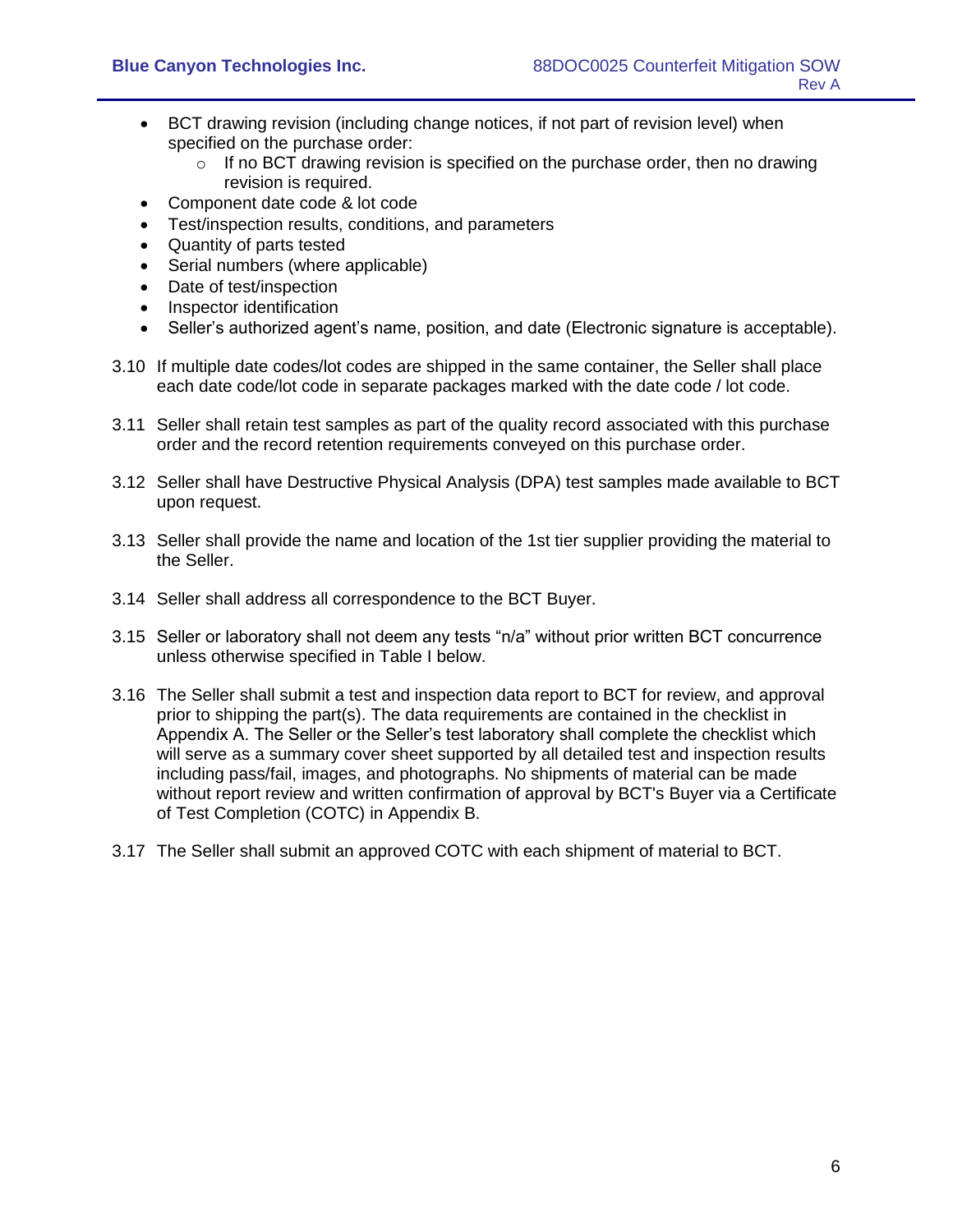## <span id="page-6-0"></span>**4 Verification**

4.1 Verification testing shall consist of the inspections and tests detailed in Table I.

### <span id="page-6-1"></span>**Table I Authentication Testing for Electronic Parts**

| <b>Inspection/Test</b>                                       | Requirement                                                                                                                                                                                                                                                                                                                                                                                                                 | <b>Sample Size</b>                                                                                                                                                                                  |
|--------------------------------------------------------------|-----------------------------------------------------------------------------------------------------------------------------------------------------------------------------------------------------------------------------------------------------------------------------------------------------------------------------------------------------------------------------------------------------------------------------|-----------------------------------------------------------------------------------------------------------------------------------------------------------------------------------------------------|
| Packaging Inspection and<br>OEM/OCM history<br>investigation | Verification that package marking is consistent<br>with OCM/OEM marking and that the date<br>code/lot code is not later than the last<br>production date. For Qualified Parts List (QPL)<br>items, verify the manufacturer identified on the<br>package was a QPL source for the time period<br>represented by the part date code/lot code.                                                                                 | Three (3) parts from each date<br>code/lot code.<br>1/                                                                                                                                              |
| <b>External Visual Inspection</b><br>(N/A for bare die)      | IDEA-STD-1010 Acceptability of Electronic<br>Components Distributed in the Open Market:<br>Twenty times (20 X) magnification minimum;<br>fifty times (50 X), or greater may be used to<br>detect counterfeiting.<br>SAE AS6171/2, "Techniques for<br>Suspect/Counterfeit EEE Parts Detection by<br>External Visual Inspection, Remarking and<br>Resurfacing, and Surface Texture Analysis<br>Using SEM Test Methods".<br>5/ | One hundred percent (100%) up to<br>one hundred twenty-two (122)<br>pieces and minimum one hundred<br>twenty-two piece sample for lots<br>greater than 122 pieces, from each<br>date code/lot code. |
| Mechanical Inspection<br>(N/A for bare die)                  | IDEA STD-1010 Acceptability of Electronic<br>Components Distributed in the Open Market,<br>paragraph 10.3.3 Mechanical Inspection.<br>SAE AS6171/2, "Techniques for<br>Suspect/Counterfeit EEE Parts Detection by<br>External Visual Inspection, Remarking and<br>Resurfacing, and Surface Texture Analysis<br>Using SEM Test Methods".<br>5/                                                                               | Twenty (20) parts from each date<br>code/lot code.                                                                                                                                                  |
| Marking Permanency (N/A<br>for bare die)<br>See 2/           | Using the following in the order specified:<br>1) Three (3) parts Mineral Spirits, one (1) part<br>Isopropyl Alcohol mixture; 2) Acetone.<br>SAE AS6171/2, "Techniques for<br>Suspect/Counterfeit EEE Parts Detection by<br>External Visual Inspection, Remarking and<br>Resurfacing, and Surface Texture Analysis<br>Using SEM Test Methods".<br>5/                                                                        | Three (3) parts from each date<br>code/lot code.<br>1/                                                                                                                                              |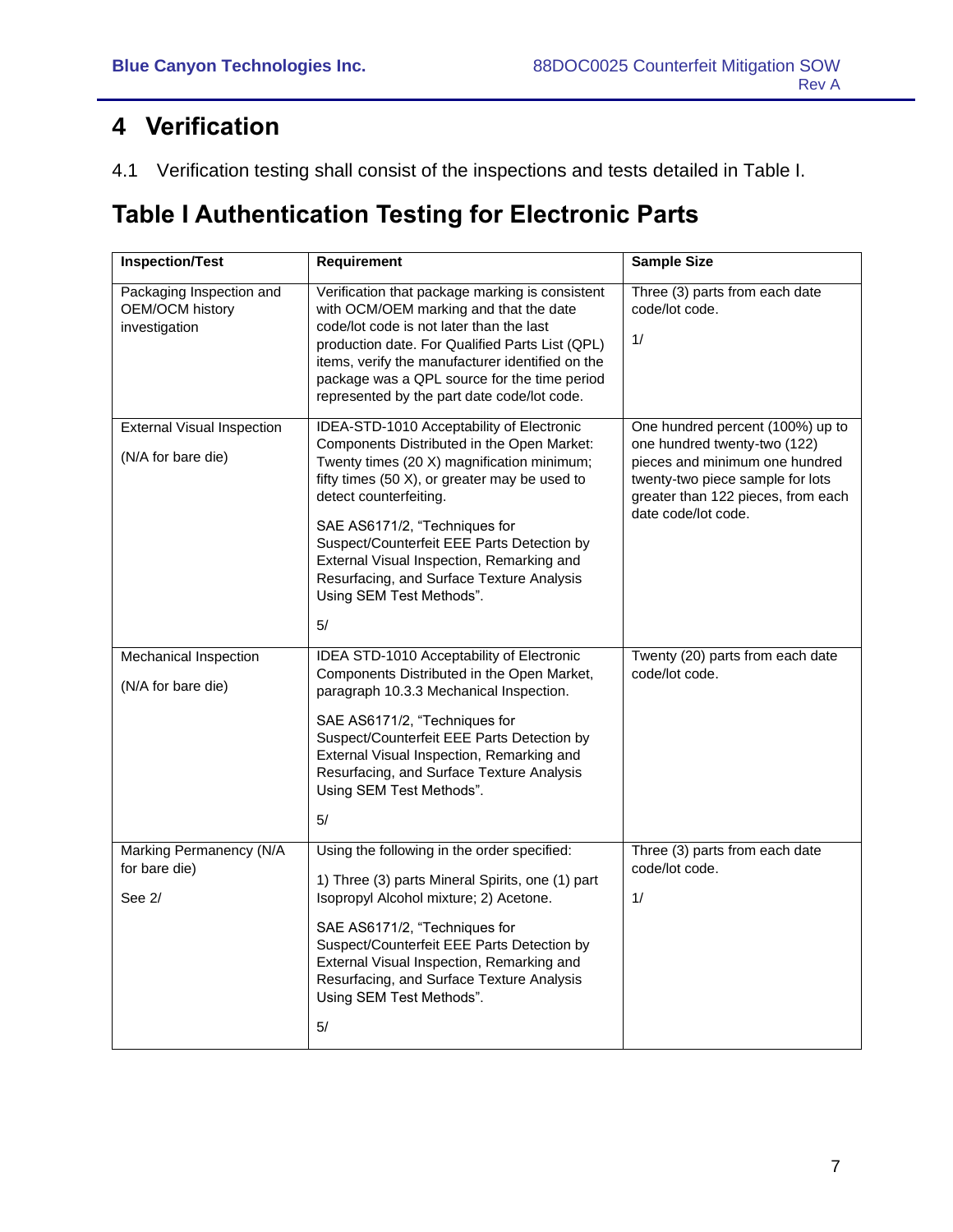| <b>Blacktop Testing</b><br>(N/A for bare die) | 1) One (1)-Methyl, two (2)- Pyrrolidone; 2)<br>Dynasolve seven hundred, fifty (750) solution;<br>and                                                                                                   | Three (3) parts from each date<br>code/lot code.                                                                                    |
|-----------------------------------------------|--------------------------------------------------------------------------------------------------------------------------------------------------------------------------------------------------------|-------------------------------------------------------------------------------------------------------------------------------------|
| See 2/                                        | 3) Scrape Test (IDEA 1010 3.2.3)                                                                                                                                                                       |                                                                                                                                     |
|                                               | SAE AS6171/2, "Techniques for<br>Suspect/Counterfeit EEE Parts Detection by<br>External Visual Inspection, Remarking and<br>Resurfacing, and Surface Texture Analysis<br>Using SEM Test Methods.<br>5/ |                                                                                                                                     |
| Delid/Decapsulation                           | Component Decap (cavity devices only) and die                                                                                                                                                          | Three (3) parts from each date                                                                                                      |
| (for bare die see 3/)                         | photograph to compare die markings to external<br>part markings, OCM/OEM die maps,<br>Manufacturer Data Sheet (MDS), or Known<br>Good Die (KGD), if available.                                         | code/lot code.<br>1/                                                                                                                |
|                                               | SAE AS6171/4, "Techniques for<br>Suspect/Counterfeit EEE Parts Detection by<br>Delid/Decapsulation Physical Analysis Test<br>Methods".                                                                 |                                                                                                                                     |
|                                               | 5/                                                                                                                                                                                                     |                                                                                                                                     |
| <b>Lead Cross-Section</b>                     | For metal can, through hole packages, such as<br>TO-99, TO-100, TO-8, etc. All device leads<br>must be cross-sectioned in order to determine if<br>leads have been extended by welding.                | Three (3) parts from each date<br>code/lot code, all device leads<br>(may be performed on the<br>Delid/Decapsulation sample).<br>1/ |
| Solderability                                 | Per IPC/EIA-J-STD-002 Solderability Tests for                                                                                                                                                          | Three (3) parts from each date                                                                                                      |
| (N/A for bare die)                            | Components Leads, Terminations, Lugs,<br>Terminals, and Wires.                                                                                                                                         | code/lot code.<br>1/                                                                                                                |
| X-Ray Fluorescence                            | Termination finish composition.                                                                                                                                                                        | Three (3) parts from each date                                                                                                      |
| (N/A for bare die)                            | SAE AS6171/3, "Techniques for<br>Suspect/Counterfeit EEE Parts Detection by X-<br>ray Fluorescence Test Methods".                                                                                      | code/lot code.<br>1/                                                                                                                |
|                                               | 5/                                                                                                                                                                                                     |                                                                                                                                     |
| Electrical                                    | Test in accordance with commodity matrix in<br>Appendix A herein                                                                                                                                       | One hundred percent (100%)                                                                                                          |
| (for bare die see 4/)                         | SAE AS6171/7, "Techniques for<br>Suspect/Counterfeit EEE Parts Detection by<br><b>Electrical Test Methods".</b>                                                                                        |                                                                                                                                     |
|                                               | 5/                                                                                                                                                                                                     |                                                                                                                                     |
| Radiographic Inspection<br>(N/A for bare die) | Radiographic Inspection of the die and internal<br>construction of the product                                                                                                                         | One hundred percent (100%)                                                                                                          |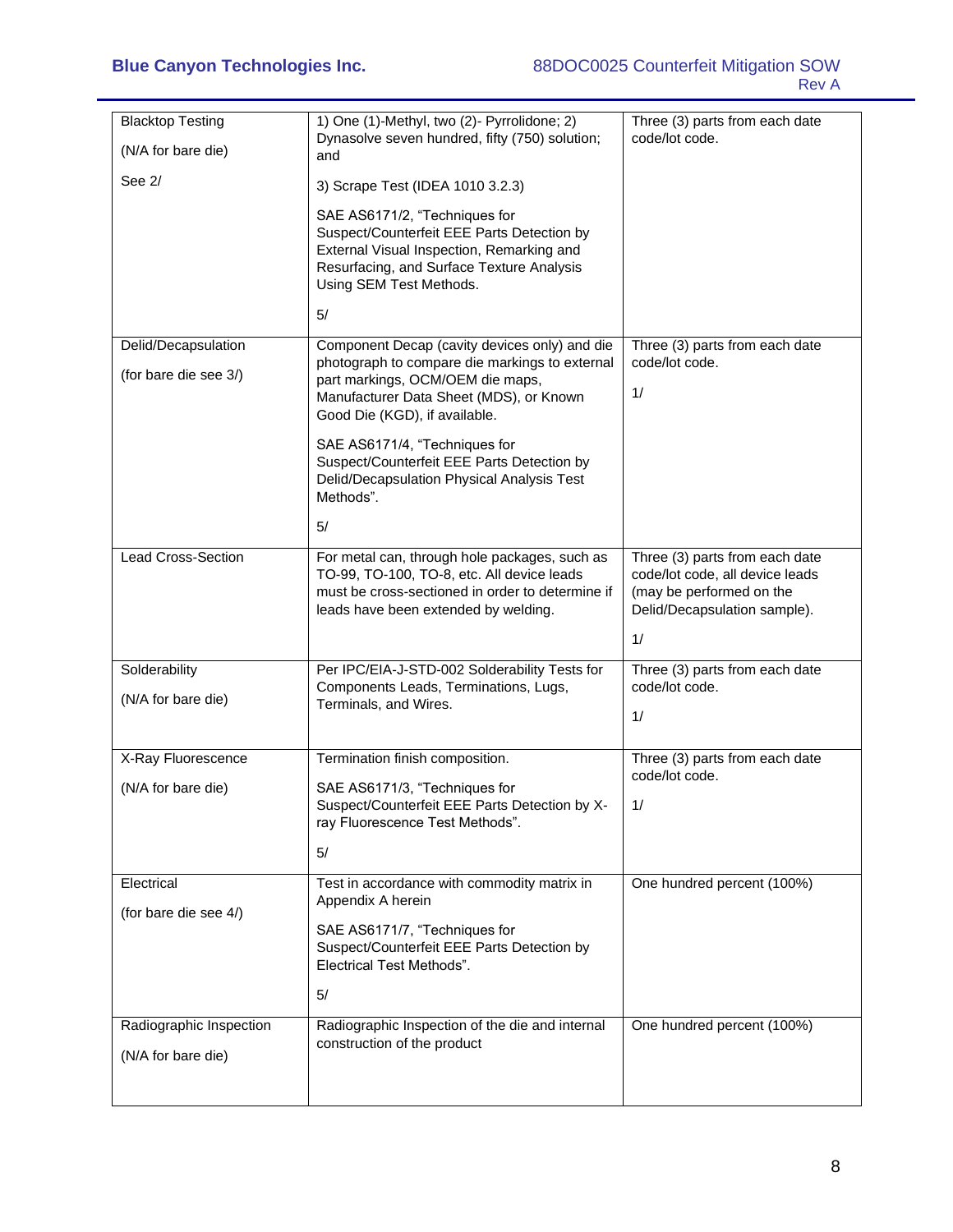| SAE AS6171/5, "Techniques for<br>Suspect/Counterfeit EEE Parts Detection by<br>Radiological Test Methods". |  |
|------------------------------------------------------------------------------------------------------------|--|
| 5/                                                                                                         |  |

- 1. Performance of multiple tests on the same samples is allowed to maximize yield.
- 2. As applicable for device package materials and marking.
- 3. For bare die, perform die inspection to compare die marking to OCM/OEM die maps, datasheet, or Known Good Die (KGD), if available. After the die inspections have been completed, select three samples and perform cross section analysis. Compare the various die layer characteristics against the KGD information (i.e. die thickness, backside plating layer material and thickness, passivation characteristics, and material type, number of metal layers, etc.), and verify uniformity between the samples (and compare to cross sections of KGD, if available).
- 4. For bare die a ten (10) piece sample shall be assembled for electrical testing and tested to the corresponding commodity type per Appendix A. 100% electrical probe testing may be performed in lieu of assembly.
- 5. The test labs performing these test methods will be allowed to do so without certification to the requirements in the AS6171 main document and the slash sheet that corresponds to the test method until December 31, 2021. After December 31, 2021, certification to the AS6171 main document and the slash sheet that corresponds to the test method will be required in order to perform the analysis.

## <span id="page-8-0"></span>**5 Packaging**

The packaging of shall prevent mechanical damage to the device during shipping and handling and the packaging material shall not be detrimental to the device. In addition, all parts which have been determined to require electrostatic discharge protection shall be packaged appropriately (Sealed ESD protective bags, etc).

### <span id="page-8-1"></span>**6 Notes**

6.1 This SOW was developed from Raytheon Q Note GP, Revision 11 and customized for BCT.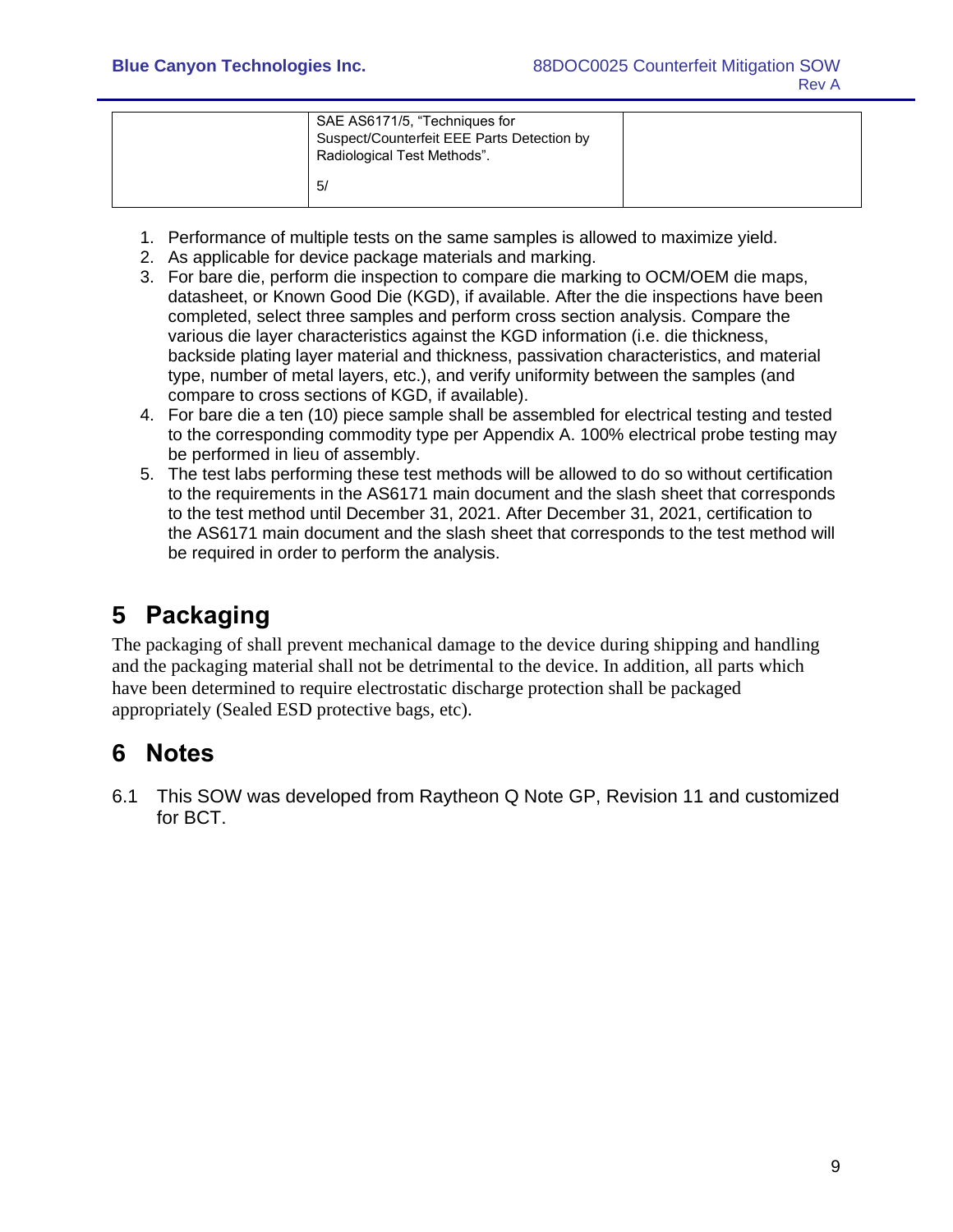### <span id="page-9-0"></span>**Appendix A: BCT Q11 Checklist**

An Excel version of the BCT Q11 Checklist is available from the BCT Buyer.

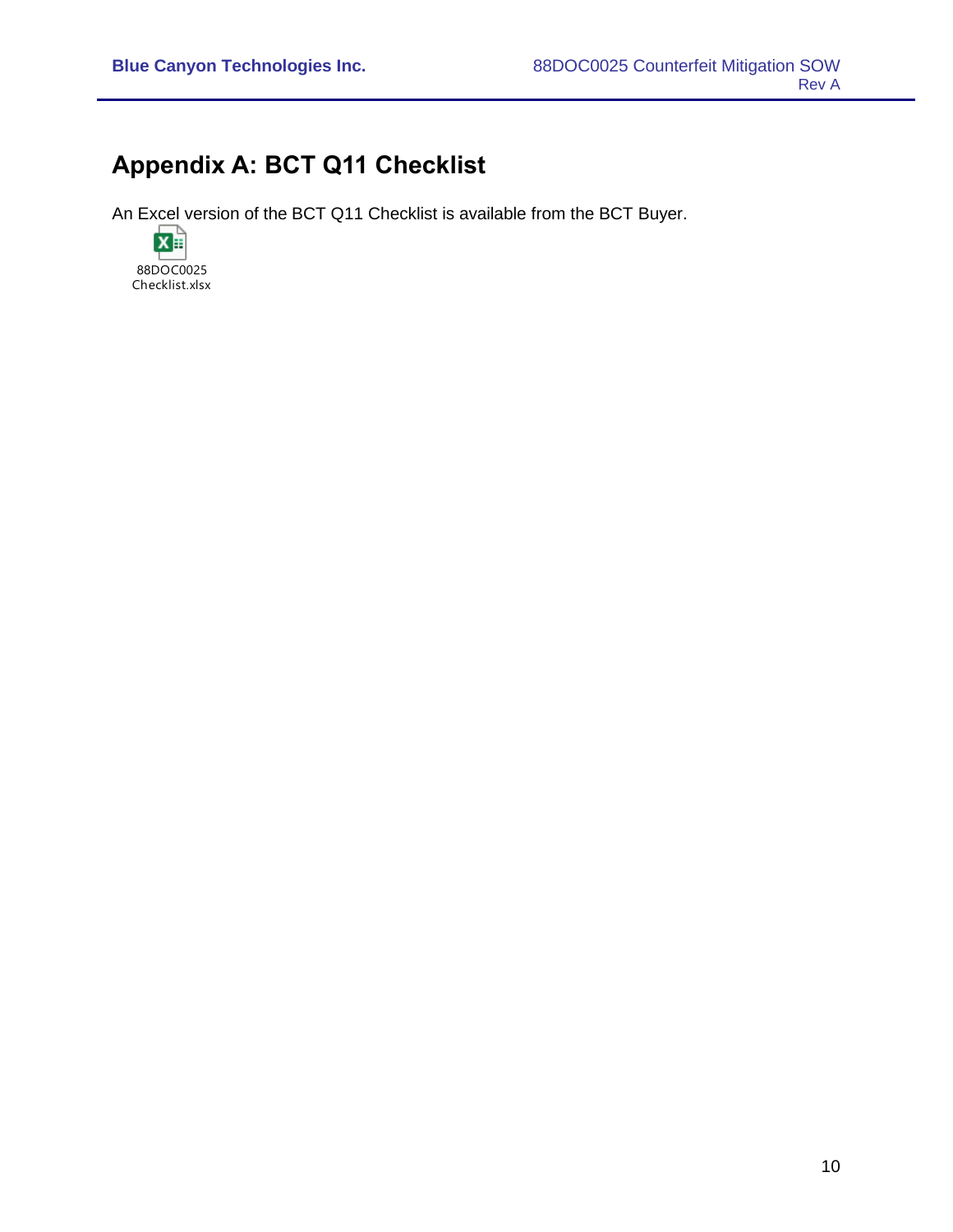#### **Blue Canyon Technologies Inc.** 88DOC0025 Counterfeit Mitigation SOW Rev A

| Inspection/Test                      | <b>Test House</b> | SAE AS6171 Certified? (yes/no]Requirement                                                                                                                                            |                                                                                                                                                                                  |                                     | Sample Size Inspection Data                                                                                                                                                                                                                                           | Pass/Qty Fail/Qty |  |
|--------------------------------------|-------------------|--------------------------------------------------------------------------------------------------------------------------------------------------------------------------------------|----------------------------------------------------------------------------------------------------------------------------------------------------------------------------------|-------------------------------------|-----------------------------------------------------------------------------------------------------------------------------------------------------------------------------------------------------------------------------------------------------------------------|-------------------|--|
| <b>Documentation Review</b>          |                   |                                                                                                                                                                                      | Verify package materials are consistent with datasheet and                                                                                                                       |                                     | Document findings, provide photos                                                                                                                                                                                                                                     |                   |  |
|                                      |                   |                                                                                                                                                                                      | documents contain no alterations. Check lot/date code<br>against GIDEP database.                                                                                                 |                                     | of noted labels and bag/tag<br>informaton                                                                                                                                                                                                                             |                   |  |
| Packaging Inspection                 |                   |                                                                                                                                                                                      | IDEA-STD-1010 Paragraph 10.1                                                                                                                                                     | 3 Parts Per                         | Verify proper packaging including                                                                                                                                                                                                                                     |                   |  |
|                                      |                   |                                                                                                                                                                                      |                                                                                                                                                                                  | Date Code                           | MSL, Provide Photographs                                                                                                                                                                                                                                              |                   |  |
|                                      |                   |                                                                                                                                                                                      | Verify that the Lot/Date Code is not later then the last                                                                                                                         | N/A                                 | Date Code:                                                                                                                                                                                                                                                            |                   |  |
|                                      |                   |                                                                                                                                                                                      | production date                                                                                                                                                                  |                                     | Lot Code:<br>Last Production Date:                                                                                                                                                                                                                                    |                   |  |
|                                      |                   |                                                                                                                                                                                      | Verify that the manufacturer was QPL Source for Date                                                                                                                             | N/A                                 | Date Code:                                                                                                                                                                                                                                                            |                   |  |
|                                      |                   |                                                                                                                                                                                      | Code(when applicable)                                                                                                                                                            |                                     | QPL Date:                                                                                                                                                                                                                                                             |                   |  |
| <b>External Visual</b><br>Inspection |                   | SAE AS6171/2, Techniques for<br>Suspect/Counterfeit EEE Parts<br>Detection by External Visual<br>Inspection, Remarking and<br>Resurfacing, and Surface<br>Texture Analysis Using SEM | IDEA-STD-1010 Paragraphs 10.2 and 10.3 20 X Magnification<br>Min., 50 X or greater may be used to detect counterfeiting                                                          | 122 or 100%<br>whichever<br>is less | Provide Photographs of a sample<br>device and of any failure(s)                                                                                                                                                                                                       |                   |  |
|                                      |                   | Test Methods:                                                                                                                                                                        | 10.2 The Initial Inspection                                                                                                                                                      |                                     | Provide Photographs                                                                                                                                                                                                                                                   |                   |  |
|                                      |                   |                                                                                                                                                                                      | 10.3.1 The Visual Inspection                                                                                                                                                     |                                     | Provide Photographs                                                                                                                                                                                                                                                   |                   |  |
| Mechanical Inspection                |                   | SAE AS6171/2, Techniques for                                                                                                                                                         | IDEA-STD-1010 10.3.3                                                                                                                                                             |                                     | 20 Parts Per Provide dimensions tested,                                                                                                                                                                                                                               |                   |  |
|                                      |                   | Suspect/Counterfeit EEE Parts<br>Detection by External Visual<br>Inspection, Remarking and<br>Resurfacing, and Surface<br>Texture Analysis Using SEM<br>Test Methods:                |                                                                                                                                                                                  | Date Code                           | pass/fail results, and a copy of the<br>referenced OEM<br>mechanical/package drawing limits.                                                                                                                                                                          |                   |  |
| <b>Device Marking Test</b>           |                   | SAE AS6171/2, Techniques for                                                                                                                                                         | 3 Part Mineral Spirits, 1 Part Isopropyl Alcohol, IDEA-STD-                                                                                                                      | 3 Parts Per                         | Provide Before and After test                                                                                                                                                                                                                                         |                   |  |
|                                      |                   | Suspect/Counterfeit EEE Parts<br>Detection by External Visual<br>Inspection, Remarking and<br>Resurfacing, and Surface<br><b>Texture Analysis Using SEM</b><br>Test Methods:         | 1010 10.3.2, test temperature=25C                                                                                                                                                |                                     | Date Code Photographs                                                                                                                                                                                                                                                 |                   |  |
| Device Surface Test                  |                   | SAE AS6171/2, Techniques for                                                                                                                                                         | Acetone IDEA-STD-1010 10.3.2.2, test temperature=25C                                                                                                                             | 3 Parts Per                         | Provide Before and After test                                                                                                                                                                                                                                         |                   |  |
|                                      |                   | Suspect/Counterfeit EEE Parts<br>Detection by External Visual<br>Inspection, Remarking and<br>Resurfacing, and Surface<br><b>Texture Analysis Using SEM</b><br>Test Methods:         |                                                                                                                                                                                  | Date Code                           | Photographs                                                                                                                                                                                                                                                           |                   |  |
|                                      |                   |                                                                                                                                                                                      | 1-Methyl 2-Pyrrolidone, IDEA-STD-1010 11.6, test<br>temperature=125C                                                                                                             | 3 Parts Per<br>Date Code            | Provide Photographs                                                                                                                                                                                                                                                   |                   |  |
|                                      |                   |                                                                                                                                                                                      | Dynasolve 750, IDEA-STD-1010 11.6, test temperature=105C                                                                                                                         | 3 Parts Per<br>Date Code            | Provide Photographs                                                                                                                                                                                                                                                   |                   |  |
|                                      |                   |                                                                                                                                                                                      | Scrape Test, IDEA-STD-1010 10.3.2.3                                                                                                                                              | 3 Parts Per                         | Provide Photographs                                                                                                                                                                                                                                                   |                   |  |
|                                      |                   |                                                                                                                                                                                      |                                                                                                                                                                                  | Date Code                           |                                                                                                                                                                                                                                                                       |                   |  |
| Delid/Decapsulation                  |                   | SAE AS6171/4, Techniques for<br>Detection by<br>Delid/Decapsulation Physical<br>Analysis Test Methods:                                                                               | Component Decap and die marking to external part<br>Suspect/Counterfeit EEE Parts marking, OEM/OCM die maps or datasheet or known good<br>die, if available. IDEA-STD-1010 11.7  | 3 Parts Per<br>Date Code            | Verify die markings with supplier<br>and document any processing or die<br>anomalies. Provide Photographs                                                                                                                                                             |                   |  |
| Lead Cross Section                   |                   |                                                                                                                                                                                      | For metal can, through hole packages such as TO-99, TO-100,                                                                                                                      | 3 Parts Per                         | May be performed on                                                                                                                                                                                                                                                   |                   |  |
|                                      |                   |                                                                                                                                                                                      | TO-8, etc. All device leads must be cross-sectioned in order<br>to determine if leads have been extended by welding                                                              | Date Code                           | Delid/Decapsulation sample<br>Provide photographs                                                                                                                                                                                                                     |                   |  |
| Solderability                        |                   |                                                                                                                                                                                      | Per IPC/EIA-J-STD-002                                                                                                                                                            | 3 Parts Per<br>Date Code            | Provide Photographs                                                                                                                                                                                                                                                   |                   |  |
| X-Ray Fluorescence                   |                   | Suspect/Counterfeit EEE Parts<br>Detection by X-ray<br>Fluorescence Test Methods:                                                                                                    | SAE AS6171/3, Techniques for Lead finish Composition, IDEA-STD-1010 11.3                                                                                                         |                                     | 3 Parts Per Composition: ____________, provide<br>Date Code spectrum, material composition<br>percentages, and add comparitive<br>analysis to Supplier's materials<br>declaration.                                                                                    |                   |  |
| Electrical                           |                   | SAE AS6171/7, Techniques for<br>Suspect/Counterfeit EEE Parts<br>Detection by Electrical Test<br>Methods:                                                                            | DC, Functional, Switching at 25 °C. as specified in the<br>Technical Data Package, MIL slash sheet or Manufacturer's<br>Data Sheet as applicable, or other tests required by the | 100%                                | List each parameter tested:                                                                                                                                                                                                                                           |                   |  |
|                                      |                   |                                                                                                                                                                                      | purchase order                                                                                                                                                                   |                                     |                                                                                                                                                                                                                                                                       |                   |  |
|                                      |                   |                                                                                                                                                                                      | Supply variables data for 5 parts per Date Code<br>Supply summary of variables data                                                                                              | 5<br>100%                           | Provide a summary of all variables<br>data for all devices tested to include:<br>Minimum Limt, Minimum data,<br>Average data, Maximum data, and<br>Maximum limit, summary should<br>include failing device data and a<br>copy of the referenced OEM<br>datasheet used |                   |  |
| Radiographic Inspection              |                   | SAE AS6171/5, Techniques for<br>Suspect/Counterfeit EEE Parts<br>Detection by Radiological Test<br>Methods:                                                                          | Radiographic inspection of the die and internal construction<br>of the product, IDEA-STD-1010 11.4                                                                               | 100%                                | Provide representative x-ray images                                                                                                                                                                                                                                   |                   |  |